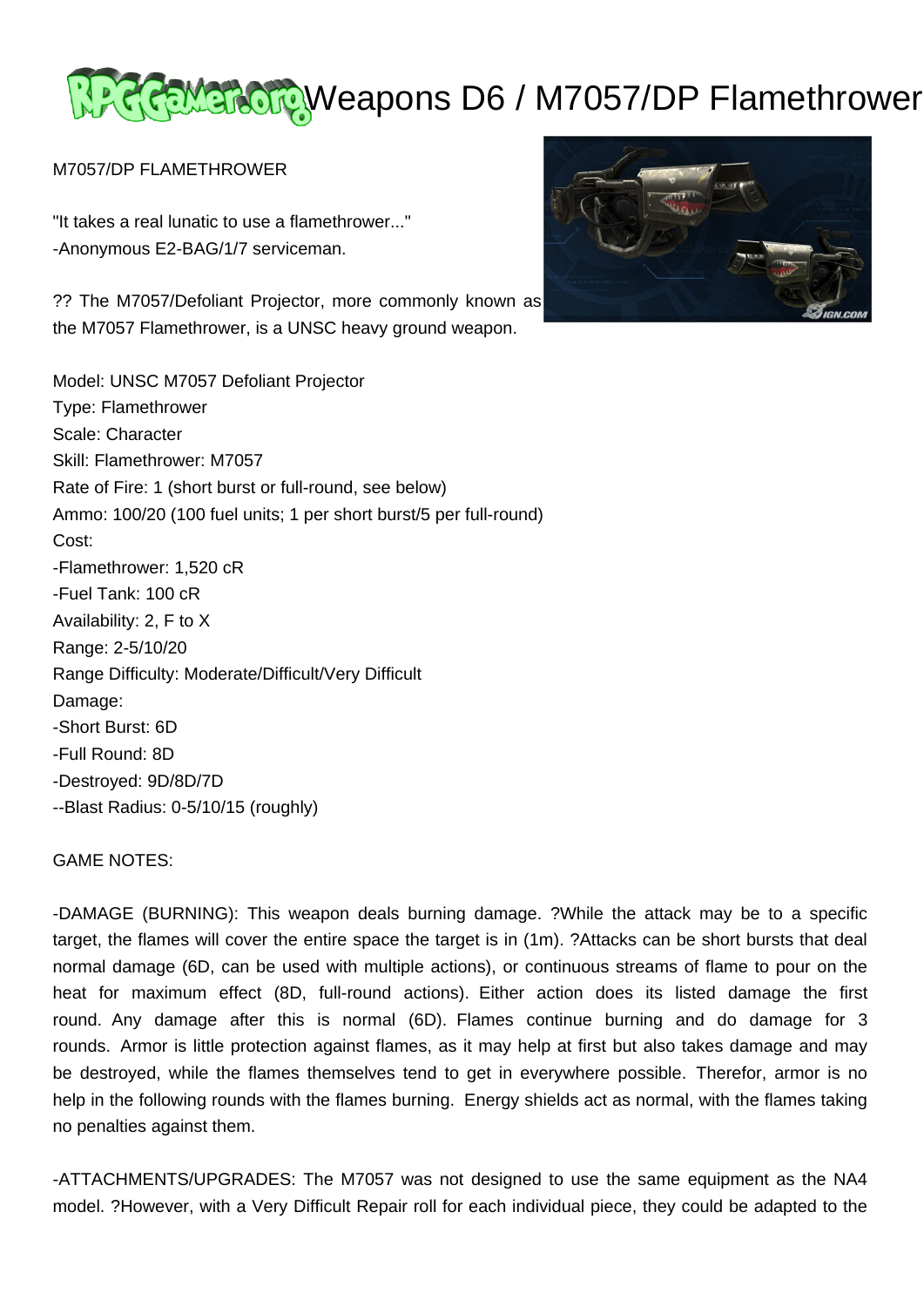M7957. ?To use all three upgrades together will require a Repair/Engineering roll of no less than Heroic (maybe more), considering the volatile nature of these items.

-RATE OF FIRE (1, short burst/full-round): Attacks with this flamethrower can either be a short burst (6D) or a full round action (8D). ?The short burst can be used with multiple actions, while the full-round is going for maximum effect.

-RANGE: If GMs/Players want to make this weapon more realistic, they could increase the Range to 3- 20/50/100 (see Trivia)

-HEAVY: Operator's Speed is half (or less); Dodge is -4D, or can immediately drop the weapon to make a full dodge.

-VS ENERGY SHIELDS: Flamethrowers are GREAT against energy shields and suffer no penalties against them.

- - - - - - - - - -

## DESIGN DETAILS

The M7057/DP, is a standard chemical flamethrower, which projects and ignites a stream of a volatile, semi-liquid fuel. Flamethrowers are cumbersome and relatively difficult to tactically employ. It originally appeared in the multiplayer of Halo PC and Halo 3. It also appeared in several Halo 3 campaign levels and one campaign level in Halo 3: ODST. Referring to the M7057/DP as a weapon is a bit of a misnomer as the "DP" in its nomenclature indicate that it is a 'Defoliant Projector' ? to be used to rapidly clear away heavy foliage for in-theater construction projects and to destroy new or persistent growth from emplacements and/or hardened military assets. It is normally used with a cart, instead of being carried.

The Halo 3 version of the M7057/DP varies slightly from its first appearance in Halo PC, being roughly two times heavier (with about twice as much fuel) with a shorter and wider nozzle (which means a shorter but wider, deadlier spray); however, both Flamethrowers, still retain the similar shark decal, despite these changes. The Flamethrower is extremely powerful in Halo 3, and can kill its target (even a Warthog) in less than three seconds before it overheats.

?? It is one of two Human weapons that overheat, with the other being the Spartan Laser. It has a built in failsafe system that stops the weapon firing when it reaches a certain temperature. If the weapon could be fired while overheated, it would melt or explode, and the heat and the flames would harm the user. In Halo PC, the Flamethrower overheats if used non-stop when depleting 40% of the fuel.

?? In Halo 3, the M7057/Defoliant Projector is in the Support Weapons category, like the Missile Pod and AIE-486H Heavy Machine Gun, meaning wielders use the weapon in a third-person perspective and move at a slower movement rate, and must drop the weapon to melee and cannot use Grenades or Equipment, with the exception of Invincibility and cloaking in Campaign. This feature does not apply to Halo PC.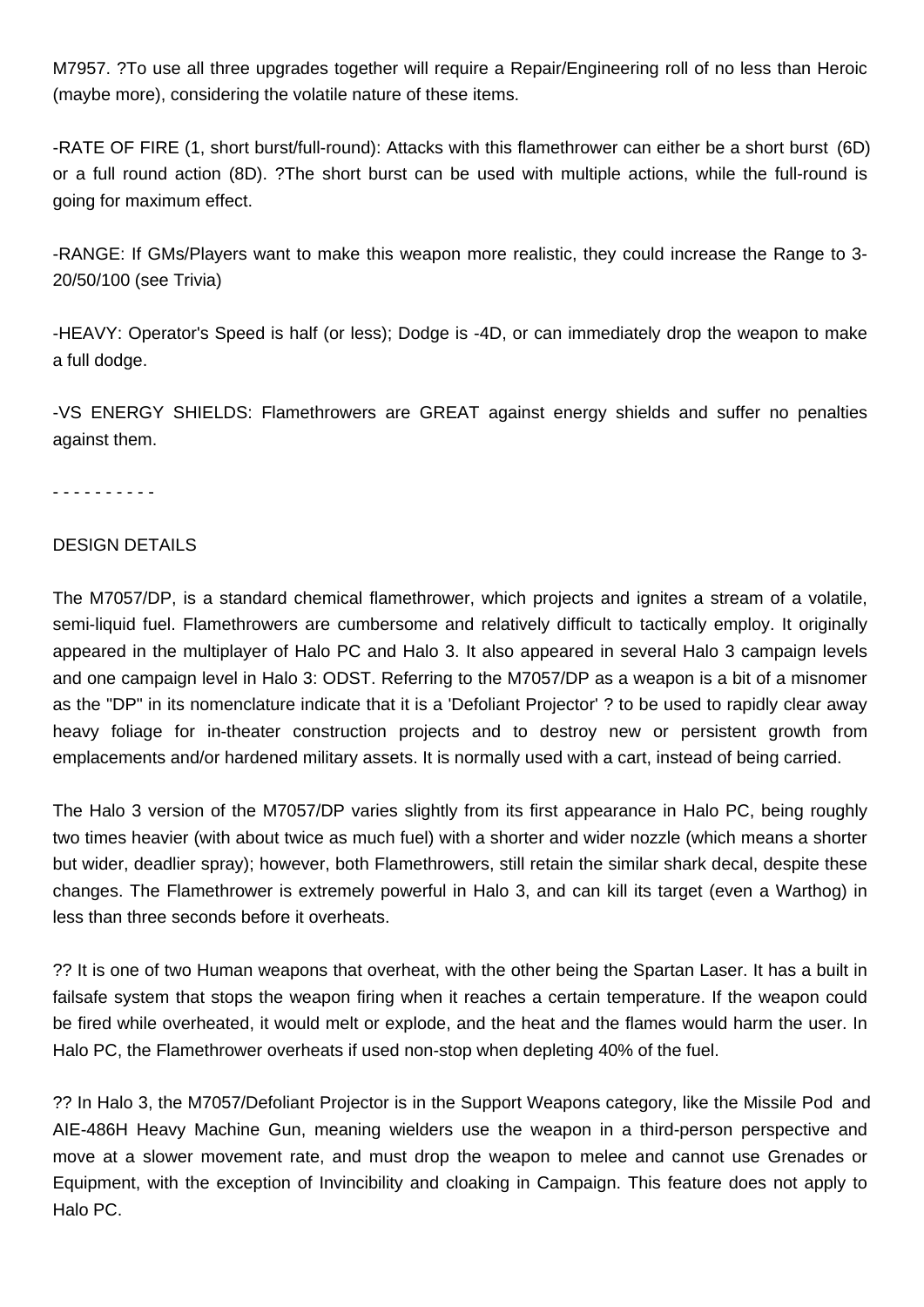## ADVANTAGES

?? In both Halo PC and Halo 3, the Flamethrower is very powerful, laying waste to any opponent in close quarters. It can be used strategically to put flame in front of entry ways as a denial of entry, or to shoot it while running backwards around a corner (giving you the ability to damage them but denying them a direct line of sight to you).

?? The Flamethrower is one of the deadliest close combat weapons in the game, besides the Energy Sword and Gravity Hammer. The spread, stickiness, and lethality of the flame makes it nearly impossible to escape when in the hands of a skilled player. However, in rare cases, if a player walks through a Bubble Shield or a plasma shield (like on Snowbound or Epitaph), the game engine will ignore the damage and the player will survive (with low shields). Effective utilization of the chemically-active volatile spray and the damage-per-second (DPS) dynamic can make the Flamethrower the most effective shieldstripping tool in the game, as it can easily tear throw shields with close proximity short-burst shots (making the opponent a "One-Shot"), allowing another teammate to quickly finish off the opponent with a single head shot. It is very effective to use around corners or at entrances, similar tactics as "camping", but even though you cannot crouch and hide while using the Flamethrower, it is a great weapon to use in conjunction with this tactic as enemies can be quickly stopped with a quick ignition. Teammates who utilize Plasma Grenade or Fragmentation Grenade throwing in tandem with Flamethrower-spray can effectively quell any enemy infantry and provide a formidable force of explosions. The Flamethrower can also be used as a psychological weapon, as its mere appearance and use strikes fear into the enemy.

#### DISADVANTAGES

?? In Halo PC, the Flamethrower's reload rate is very slow, making the player vulnerable to all sorts of attack. Additionally, the Flamethrower, along with its fuel supply, is very rare, and respawns at a very slow rate. The Flamethrower is also incapable of doing ranged attacks; therefore, while using this weapon in combat, your movement options are limited. It also flouts a powerless range ability, which can ??clearly?? be seen from afar, making you a target for snipers or sharpshooters.

?? In Halo 3, like with all support weapons, you cannot refuel the Flamethrower. Maneuverability is much more difficult and movement speed is slowed, and the player wielding a Flamethrower cannot melee. You also cannot throw grenades or use equipment without having to drop it first. The Flamethrower is only a threat (potentially to all players) in confined spaces; in open spaces, it's very hard to directly harm your opponent. The Flamethrower also makes it impossible to crouch and to disappear on enemy motion sensors--making stealthiness an impossible component of battle while wielding the projector. The DPS (damage per second) aspect of this weapon also makes it potentially lethal to all players, as the chemically projected fluid will pool on all surfaces (even ceilings and walls) for a brief period (yet on the ground the pool lasts longer) and can be a deadly trap for any player nearby. Once ignited, depending on the range and amplitude of ignition (how much of the fluid is burning upon you) the player's shields will quickly, or slowly, fall respectively. The only way to combat the "burn" DPS effect is to use a Regenerator, however this may not save those that are fully ignited. Another danger to this weapon is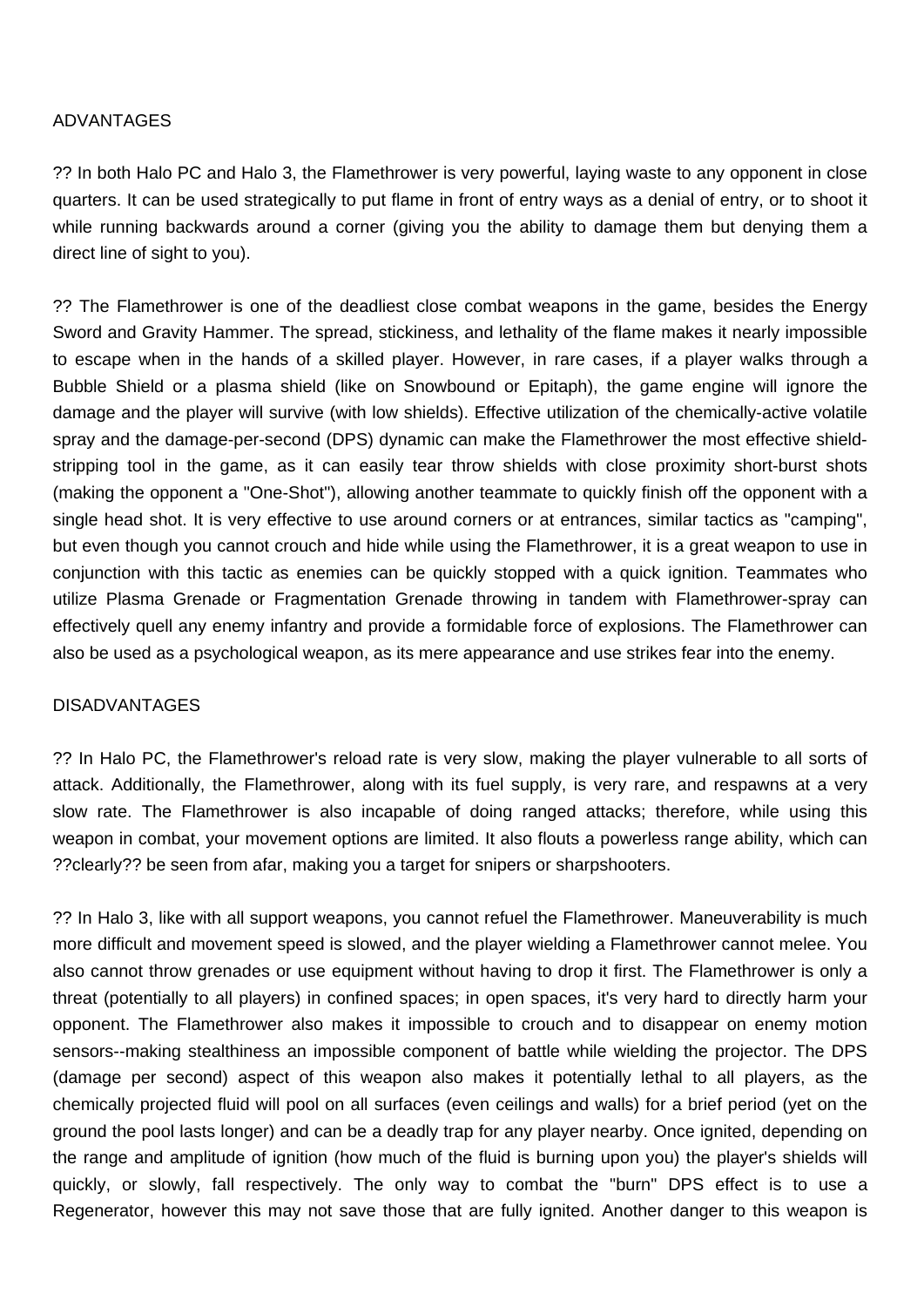that when an enemy is ignited, depending on the exact DPS ratio (if they are fully ignited and they are burning fast, or if they're only ignited a bit and they're burning more slowly), the enemy may run up to the user while on fire and cause a secondary proximity ignition to everyone around them, even their teammates. This danger is similar to the lethal proximity of an enemy stuck with a Plasma Grenade or a Spike Grenade that can simply run up to you and kill you with the same explosion that kills them.

?? This weapon can be very messy and hard to maneuver for early first-time players so it is generally advised that experienced players use the weapon, as it is very easy to betray teammates with the spray. Also, once the weapon is "overheated" it must be fully re-cooled before it can fire again. It is advisable to use the burst-fire tactic that one would use with the Assault Rifle--this method not only conserves ammunition, but it allows for a safer spray and alleviates some of the dangers that come with rampant wide spray (betrayals, setting traps, etc). The Flamethrower can also ignite nearby grenades, making it much more dangerous when many corpses are gathered (depending on the grenade count) or nearby grenade spawn points.

## INFLUENCES

?? The Defoliant Projector was inspired by a similar flamethrower from the Marathon series. The Defoliant Projector's number, 7057, is an alpha-numeric call-back to the weapon from Marathon's name, the TOZT which means TOST (Toast) in leet speak.

?? The shark-like decal on it is borrowed from the WWII fighter plane model Curtis P-40, which had the tiger-shark decal, painted on it by the Flying Tigers (American Volunteer Group).

## **TACTICS**

## Campaign

?? With the flamethrower's campaign introduction in Halo 3, it has become one of the best anti-Flood weapons. The hardest type of Flood to fight, the Flood Pure Forms, will die nearly instantly, upon lighting on fire, and destroy any Infection Forms that run over the flames. Though still highly effective against Flood Combat Forms, they still live for some time while on fire, which can produce some awkward moments of avoiding their charging, flaming bodies. Given light of this, it is not recommended to use the Flamethrower in cramped spaces, many of which can be found in the level Floodgate, as the flaming Flood will lead to frustrating suicides.

?? A good attribute is that it can begin killing multiple Combat Forms at once, with the ones on fire possibly lighting other ones on fire. Once they die, their bodies are consumed by the fire and will not be able to be resurrected by Flood Infection Forms. In fact, any Infection form that runs towards the body will also be destroyed by the flame. It can also be used to destroy a pile of Combat Forms, so they won't come back if an Infection Form finds them.

## Multiplayer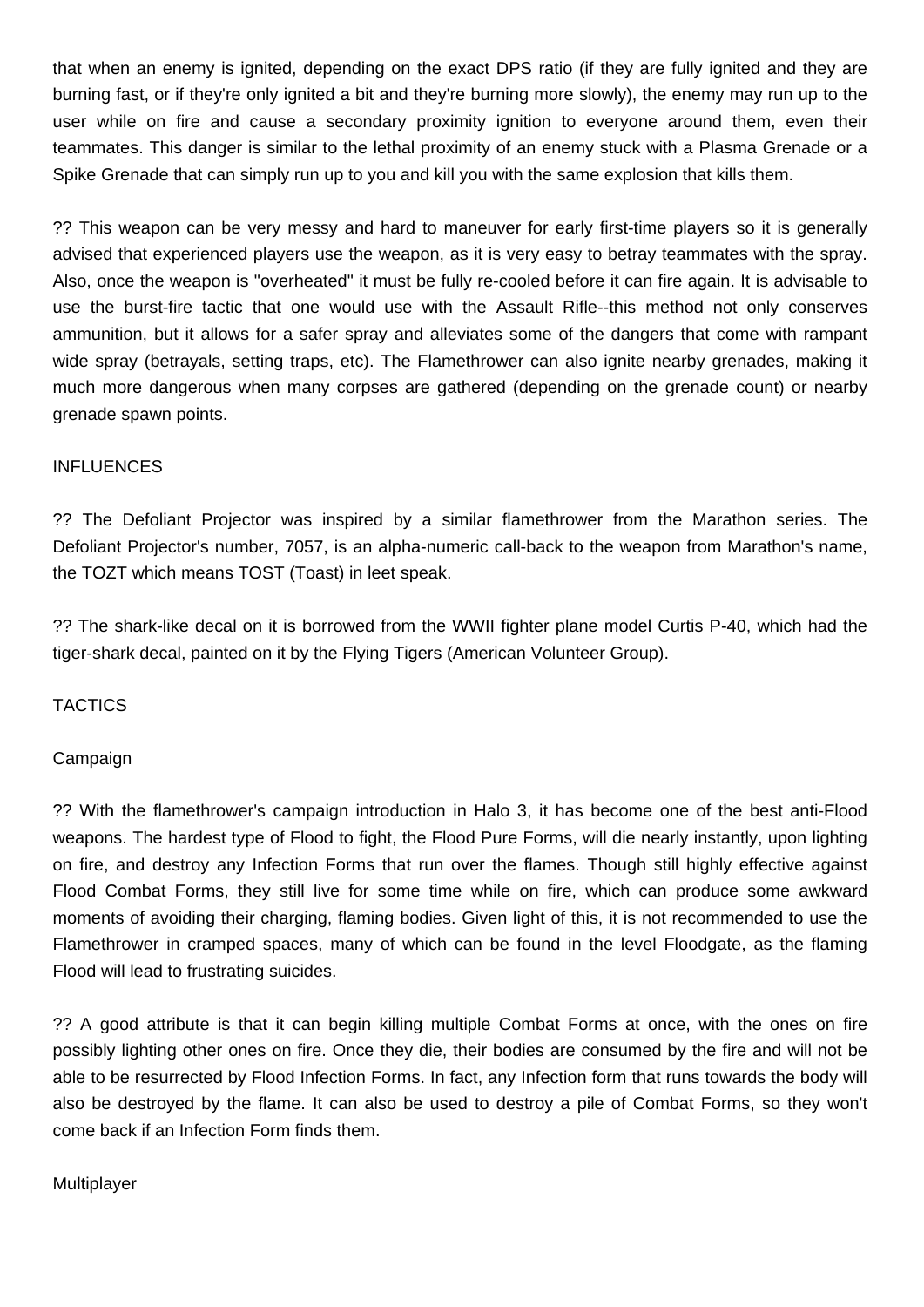?? The flamethrower is a support weapon, and a support weapon only. If you are wielding this weapon, you back up your fellow Spartans. Lighting a whole team on fire can help out your team mates, by weakening their shields. Just be careful, if used incorrectly, you could set your whole team on fire, the flame spreads easily.

?? In Halo PC, it is available in every multiplayer map, but in small numbers. In Halo 3, the flamethrower, by matchmaking default, only appears on the map, Construct.

?? The flamethrower is best used in close quarters combat. The trail of flame can act as a temporary smokescreen to blind snipers with. It is especially effective if used to retreat by running backwards away from an enemy to leave a trail of flame, deterring would-be pursuers from giving chase to a wall of fire, use caution because the flamethrower's damage is reduced when running backwards. It is effective as a denial of area weapon, you can set fire to doorways or flags to discourage anyone from crossing that area, and damaging those that do (possibly even catching on fire and killing unshielded opponents). As a Slayer weapon, it is recommended to use it to surprise people entering enclosed spaces, as it is

very lethal up close. You can shoot the flames around a corner as you run backwards around a corner, and any opponents who choose to take the risk of pursuing them will be roasted by flames but unable to get a line of sight to get you themselves.

?? Sometimes, players even wait near some strategic points, with Active Camouflage and a flamethrower, for example they may wait at the point at which players land after flying out of a Man Cannon and burn the helpless victims. Or sometimes they can hide at one side of a door and when a player runs out, they can burn the unsuspecting player to ashes.

?? Most types of equipment can often be used to your advantage when escaping the flames, like deploying a Radar Jammer (although it is now not available in matchmaking) to confuse the enemy if he/she can't exactly see you due to the continuous flames, and since you'll be moving about, the enemy can't exactly identify you from the "fake" red dots on his/her radar. Deploying a Power Drain will cause the wielder of the Flamethrower to cease fire temporary to avoid having their shields to be drained if smart enough, however, if the wielder continues to fire they risk being drained of shields and made an easy target to any enemy players in the vicinity.

## UNSC REMARKS

-"Foxtrots die pretty quick once you put the fire to 'em. We oughta burn 'em all. Low-life bastards. Burn all those low-life Alien Foxtrots."

-"Gotta get too close for it to be any use offensively ? if you're gonna use it as a weapon best to use it in a defensive role?fill up passages and weak-points in your perimeter with fire."

-"Makes short work of weeds and thickets ? but I wouldn't carry one into combat. Not on your life."

-"I can see where it would be real effective in ousting dug in troops, but you aren't gonna be making any friends using it that way."

-"I don't see why carrying around a big can of super-flammable stuff right next to my ass is such a good idea."

-"You know those things ship with a cart, right? You aren't expected to carry them anywhere? they are not a weapon that you use on people...not even on alien people."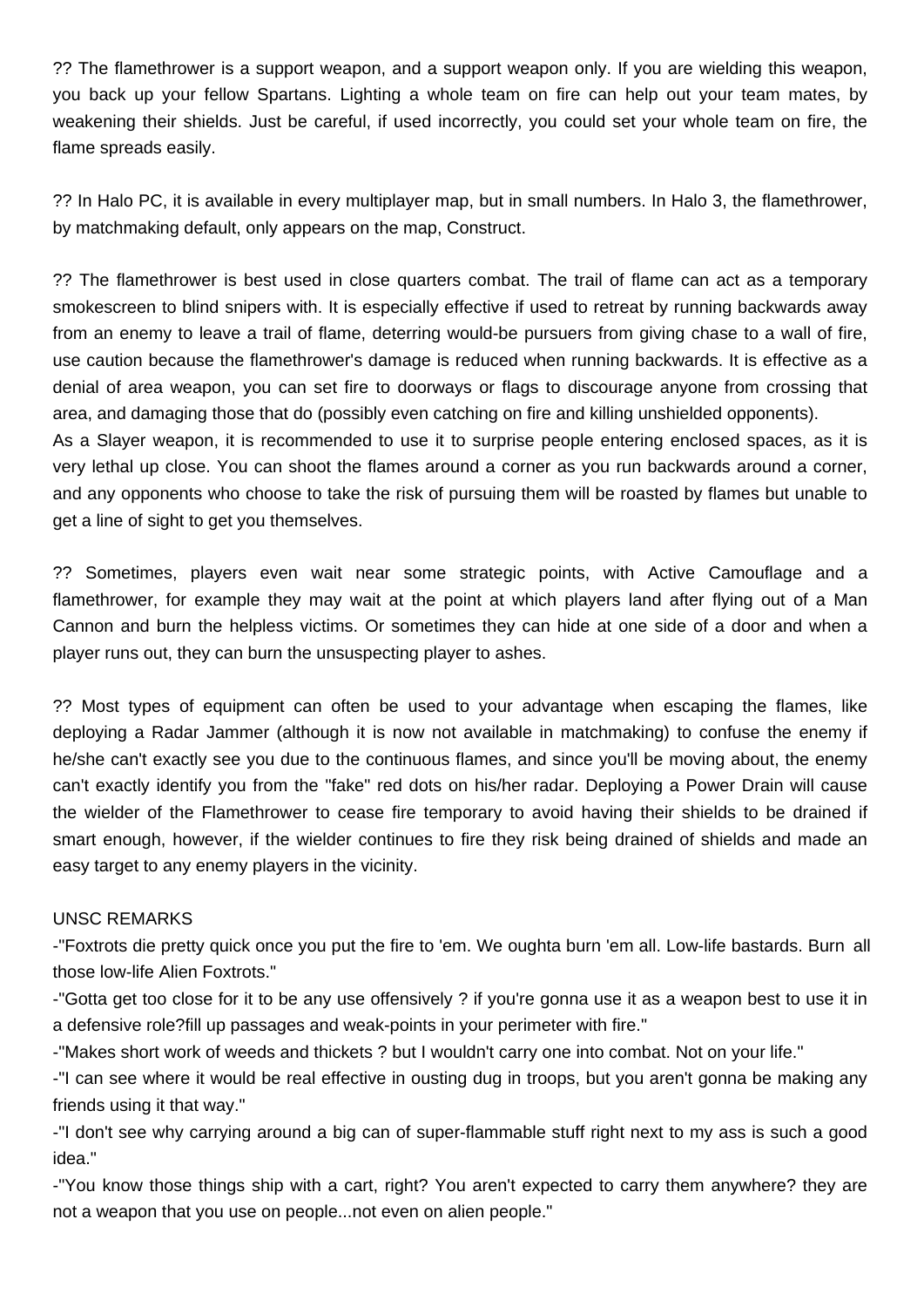-"It takes a real lunatic to use a flamethrower..."

## TRIVIA

-Present-day flamethrowers have a range of up to one hundred meters (about 300 feet). Strangely, 540 years in the future, the range has decreased by 86%, the weight has significantly increased, and the ammunition capacity has decreased, but it is possible that it is just for gameplay and is not as a canon element.

-Strangely, even though UNSC Marines claim that their comrades wield the flamethrower, you can't give it to them in game. This may be due to game balance issues. The only time when a Marine is seen wielding one ever is at the Halo 3 level Floodgate, it is seen being used inside the factory, (the spot where any surviving Marines hold position) holding it like Master Chief. You need to be in camera mode or playing on a lower difficulty to see the Marine holding it, because he dies in a few seconds.

-In the cutscene of the level Keyes (Halo: Combat Evolved), where the Master Chief retrieves Captain Jacob Keyes' neural implants, the Master Chief was meant to burn Keyes' skull out of the Brain Form/Proto-Gravemind and retrieve the implants. Unfortunately, due to time constraints, the Flamethrower was removed. Lorraine Mclees was the one who actually had to skin the whole "burnt" skull and she added that she had done her job so well that "the skull was so gruesome no one could look at it."

-In Halo: Combat Evolved, when a Spartan wields a flamethrower, he flips back a cover to expose a button. Next to the button is the character ? or 'xia' (meaning "down" in Chinese).

-In Halo 3, if you go underwater in Last Resort, Valhalla or High Ground, the flamethrower will still work underwater and be able to burn people. However the flames must have already clumped to something and spraying into the water will have absolutely no effect on Spartan or Elite players. Strangely, in Avalanche and Snowbound, if one fires at the snow it will burn as if it is ground.

-The only level that features the flamethrower in Halo 3: ODST is Data Hive. It is not featured in Firefight mode whatsoever. It should be noted you move faster with a support weapon as an ODST than a Spartan-II or Sangheili. This is done for gameplay reasons only.

-In Halo 3, the flamethrower can be used to easily achieve a Death from the Grave Medal or an Incineration Medal. If you simply hit an enemy with enough sustained fire, it will kill them. If you have already hit an enemy with the flamethrower when you die, they will die via flame damage seconds later.

-The flamethrower fires a stream of volatile ignited chemically-active liquid that uses the elements of a "damage per second" (DPS) weapon, making it a unique tool in both matchmaking and campaign.

-In Halo 3, walking close to the flames fired by the Flamethrower will cause a bright flash, which will partially blind you.

-The flamethrower in Halo 3 is the only support weapon affected by the Infinite Ammo option in Custom games, since it is also the only support weapon that cannot be detached from turrets.

-The flamethrower in Halo: Combat Evolved is one of the most unique weapons in the Halo trilogy; it is the only weapon that has to be reloaded and overheats. In Halo 3, however, this was changed, and the flamethrower instead acted like a plasma weapon.

-The flamethrower costs less than a M6G Pistol.

-In the 1999 E3 trailer, the flamethrower looked drastically different. The fuel tank stuck far out of the side, and the whole weapon seemed to be painted bright red.

-In the level Cortana in Halo 3, there is a secret flamethrower in the back of one of High Charity's base areas.